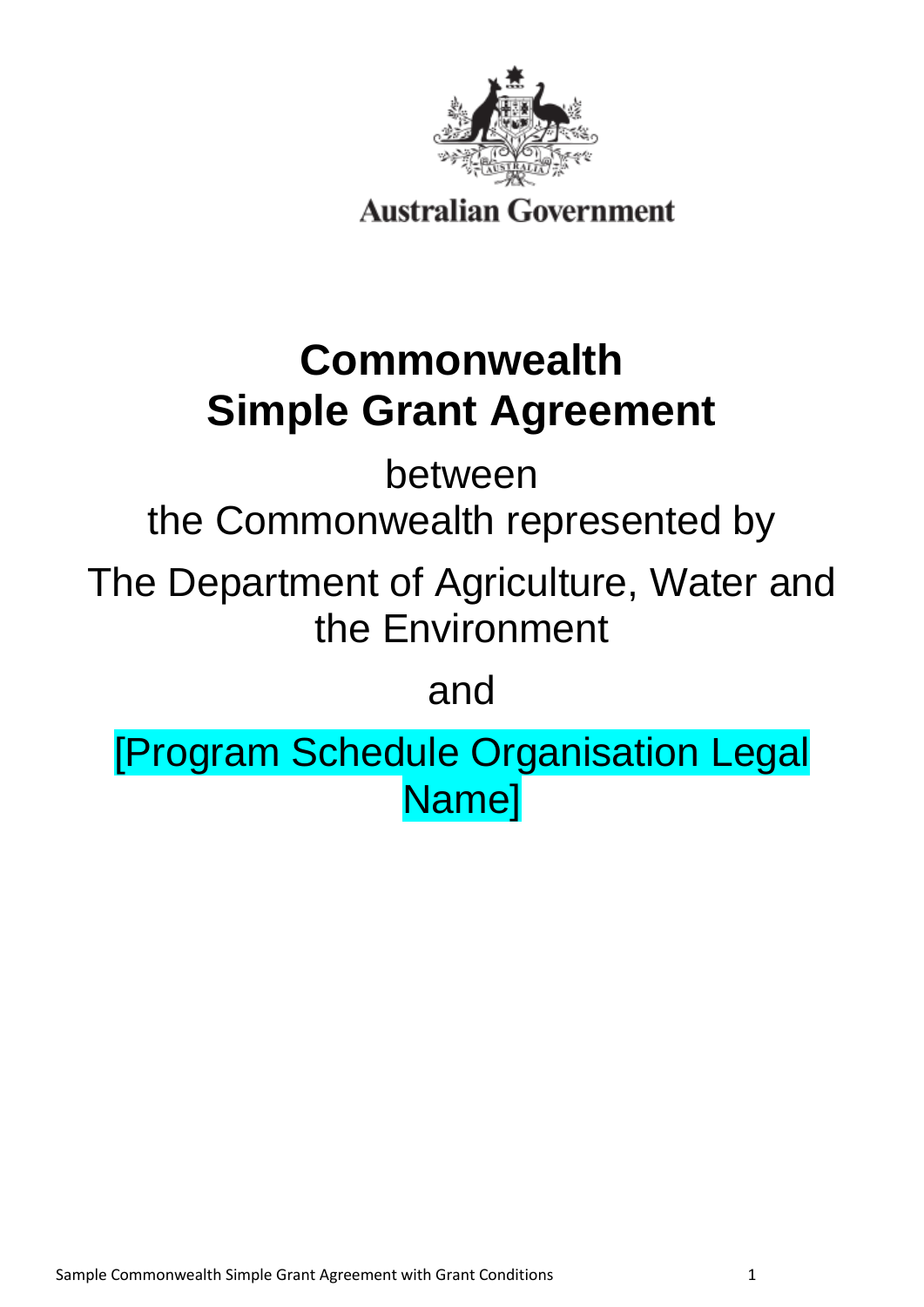# **Grant Agreement**

Once completed, this document, together with each set of Grant Details and the Commonwealth General Grant Conditions (Schedule 1), forms an Agreement between the Commonwealth of Australia (the Commonwealth) and the Grantee.

# **Parties to this Agreement**

# **The Grantee**

| Full legal name of Grantee                                                                 |  |
|--------------------------------------------------------------------------------------------|--|
| Legal entity type (e.g. individual, incorporated<br>association, company, partnership etc) |  |
| Trading or business name                                                                   |  |
| Any relevant licence, registration or provider<br>number                                   |  |
| Australian Company Number (ACN) or other entity<br>identifiers                             |  |
| Australian Business Number (ABN)                                                           |  |
| Registered for Goods and Services Tax (GST)                                                |  |
| Date from which GST registration was effective                                             |  |
| Registered office (physical/postal)                                                        |  |
| Relevant business place (if different)                                                     |  |
| Telephone                                                                                  |  |
| Fax                                                                                        |  |
| Email                                                                                      |  |

# **The Commonwealth**

The Commonwealth of Australia represented by The Department of Agriculture, Water and the **Environment** 

John Gorton Building, King Edward Terrace, Parkes ACT 2600

ABN 34 190 894 983

# **Background**

The Commonwealth has agreed to enter into this Agreement under which the Commonwealth will provide the Grantee with one or more Grants for the purpose of assisting the Grantee to undertake the associated Activity.

The Grantee agrees to use each Grant and undertake each Activity in accordance with this Agreement and the relevant Grant Details.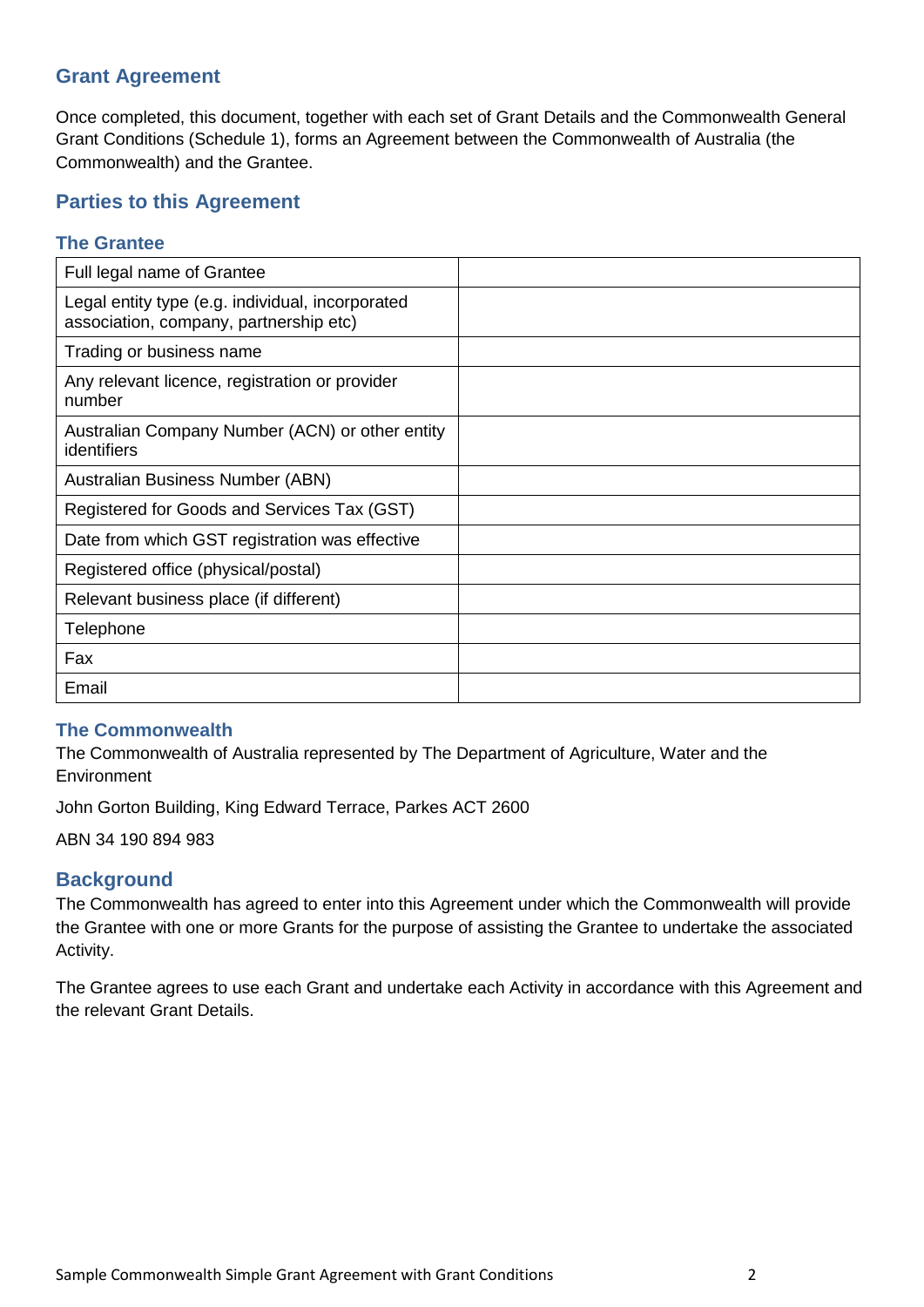# **Scope of this Agreement**

This Agreement comprises:

- (a) this document;
- (b) the Supplementary Terms (if any);
- (c) the General Grant Conditions (Schedule 1);
- (d) the Grant Details;
- (e) any other document referenced or incorporated in the Grant Details.

Each set of Grant Details, including Supplementary Terms (if any), only applies to the particular Grant and Activity covered by that set of Grant Details and a reference to the 'Agreement' in the Grant Details or the Supplementary Terms is a reference to the Agreement in relation to that particular Grant and Activity. If there is any ambiguity or inconsistency between the documents comprising this Agreement in relation to a Grant, the document appearing higher in the list will have precedence to the extent of the ambiguity or inconsistency.

This Agreement represents the Parties' entire agreement in relation to each Grant provided under it and the relevant Activity and supersedes all prior representations, communications, agreements, statements and understandings, whether oral or in writing.

Certain information contained in or provided under this Agreement may be used for public reporting purposes.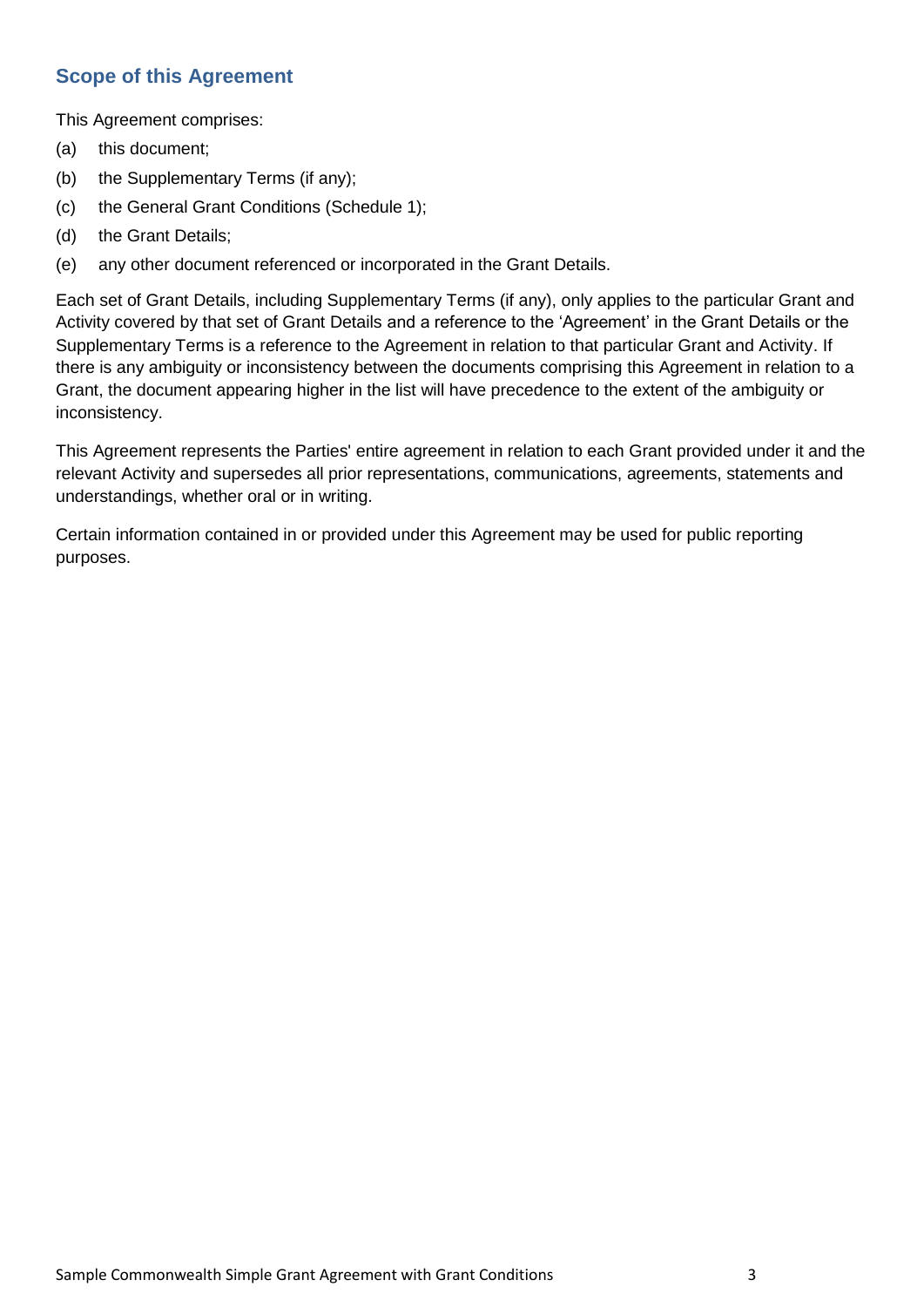| <b>Organisation ID:</b>     |  |
|-----------------------------|--|
| <b>Agreement ID:</b>        |  |
| <b>Program Schedule ID:</b> |  |

# **A. Purpose of the Grant**

The purpose of the Grant is to:

Support land manager practice change that will deliver more sustainable, productive and profitable food, fibre and forestry business while protecting Australia's biodiversity; protecting and improving the condition of natural resources; and assisting Australia meet its international obligations.

The purpose will be achieved by supporting projects that contribute to achieving one or both of the program outcomes outlined below:

Outcome 1: Increased adoption of best practice sustainable agriculture,

- Undertaking activities that directly improve eligible natural resources and improve on-farm adoption of best practice sustainable agriculture;

- increase the number of Australia's farming, fisheries, aquaculture and forestry entities that have adopted best practice sustainable agriculture

- maintain or improve Australia's soil, water and vegetation resources and accommodate the sustainable use of biodiversity.

Outcome 2: Increase the capacity of land managers to adopt best practice sustainable agriculture,

- Undertaking activities that will increase land managers' awareness, knowledge and skills to sustainably manage eligible natural resources; and/or Undertaking activities that will increase the capacity and capability of community and Landcare groups to assist in the adoption of best practice sustainable agriculture.

This Grant is being provided under, and these Grant Details form part of, the Agreement between the Commonwealth and the Grantee.

The Grant is being provided as part of the National Landcare Program Smart Farms Small Grants program.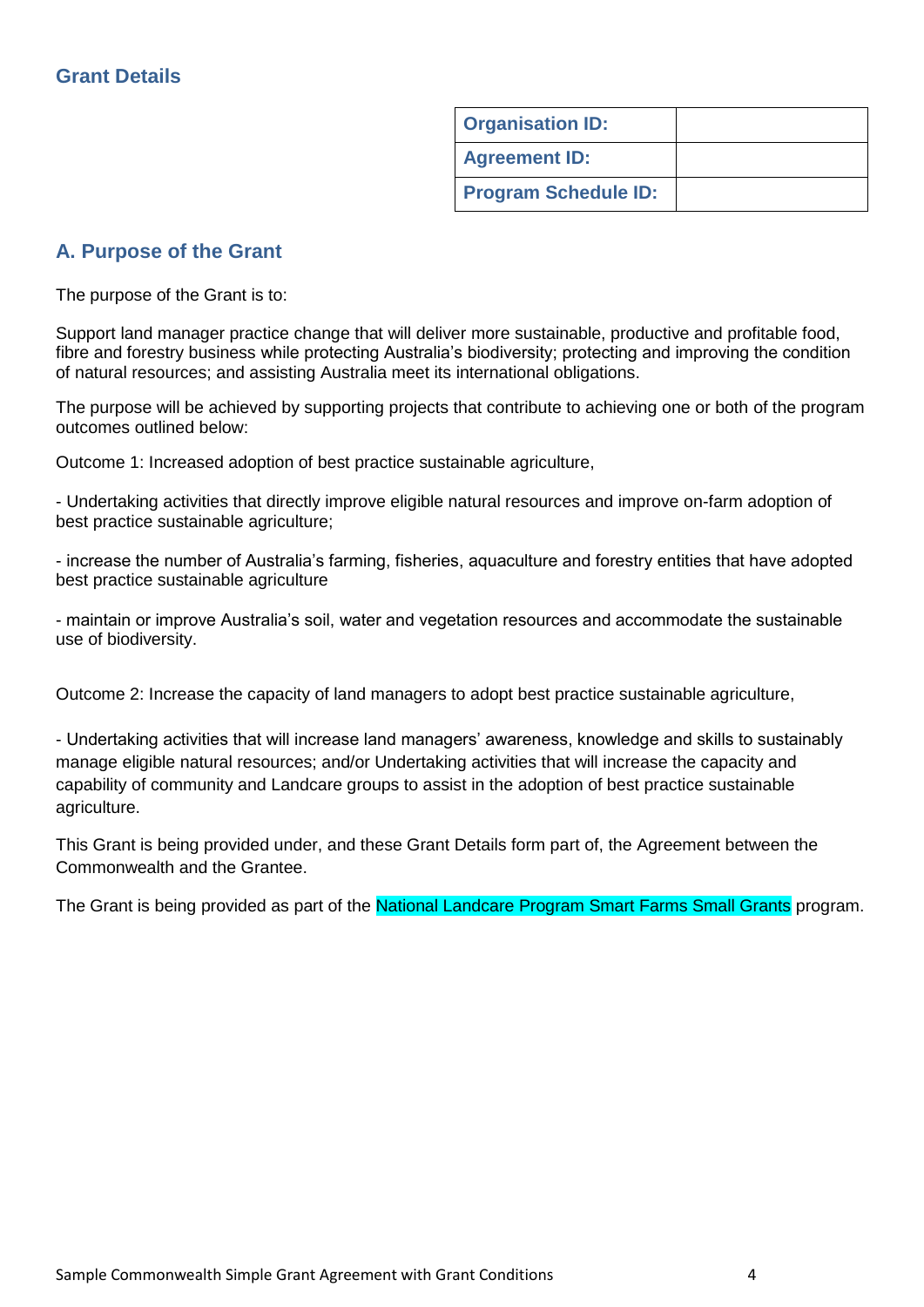# **[Activity Title - Activity ID]**

# **B. Activity**

You are provided funding to deliver the project outlined in your Application submitted for Smart Farms Small Grants Round 4. You must implement and deliver the project activities in line with the details in your Application (including the Project Budget).

You are required to report against any performance measures set out in Performance Indicators within 30 days of the reporting period as indicated in Item E - Reporting.

In accordance with clause 2 – Acknowledgements in the Commonwealth General Grant Conditions, materials published in connection with this Agreement should include the following acknowledgement of funding as well as the Australian Government and National Landcare Program logos:

'This project is supported by the Department of Agriculture, Water and the Environment, through funding from Australian Government's National Landcare Program.'

You have advised us that you are delivering the Activity as the lead member of a consortium which comprises of the following consortium members:

• [Organisation Name] - ABN [XX XXX XXX XXX]

# **Performance Indicators**

The Activity will be measured against the following Performance Indicator/s:

| <b>Performance Indicator Description</b>           | <b>Measure</b>                                 |
|----------------------------------------------------|------------------------------------------------|
| The project is completed according to the project  | The Department and you agree that the project  |
| objective, activity/ies, location/s, participants, | has been completed as specified or, in case of |
| timeframes and budget set out in the application.  | divergence, to a satisfactory standard.        |
| Risks are managed according to the Risk            | The Department and you agree that the project  |
| Assessment and Management Plan in the              | has been completed as specified or, in case of |
| application.                                       | divergence, to a satisfactory standard.        |
| Communications activities are undertaken           | The Department and you agree that the project  |
| according to the Communications Strategy in the    | has been completed as specified or, in case of |
| application.                                       | divergence, to a satisfactory standard.        |

# **Location Information**

The Activity will be delivered from the following site location/s:

| <b>Location Type</b> | <b>Name</b> | <b>Address</b> |
|----------------------|-------------|----------------|
| Direct Funded        |             |                |

# **Service Area Information**

The Activity will service the following service area/s:

|   | $\tau$ ype | Service Area |  |  |
|---|------------|--------------|--|--|
| ◢ |            |              |  |  |

# **C. Duration of the Grant**

The Activity starts on [Activity Start Date] and ends on 30 June 2023, which is the **Activity Completion Date**.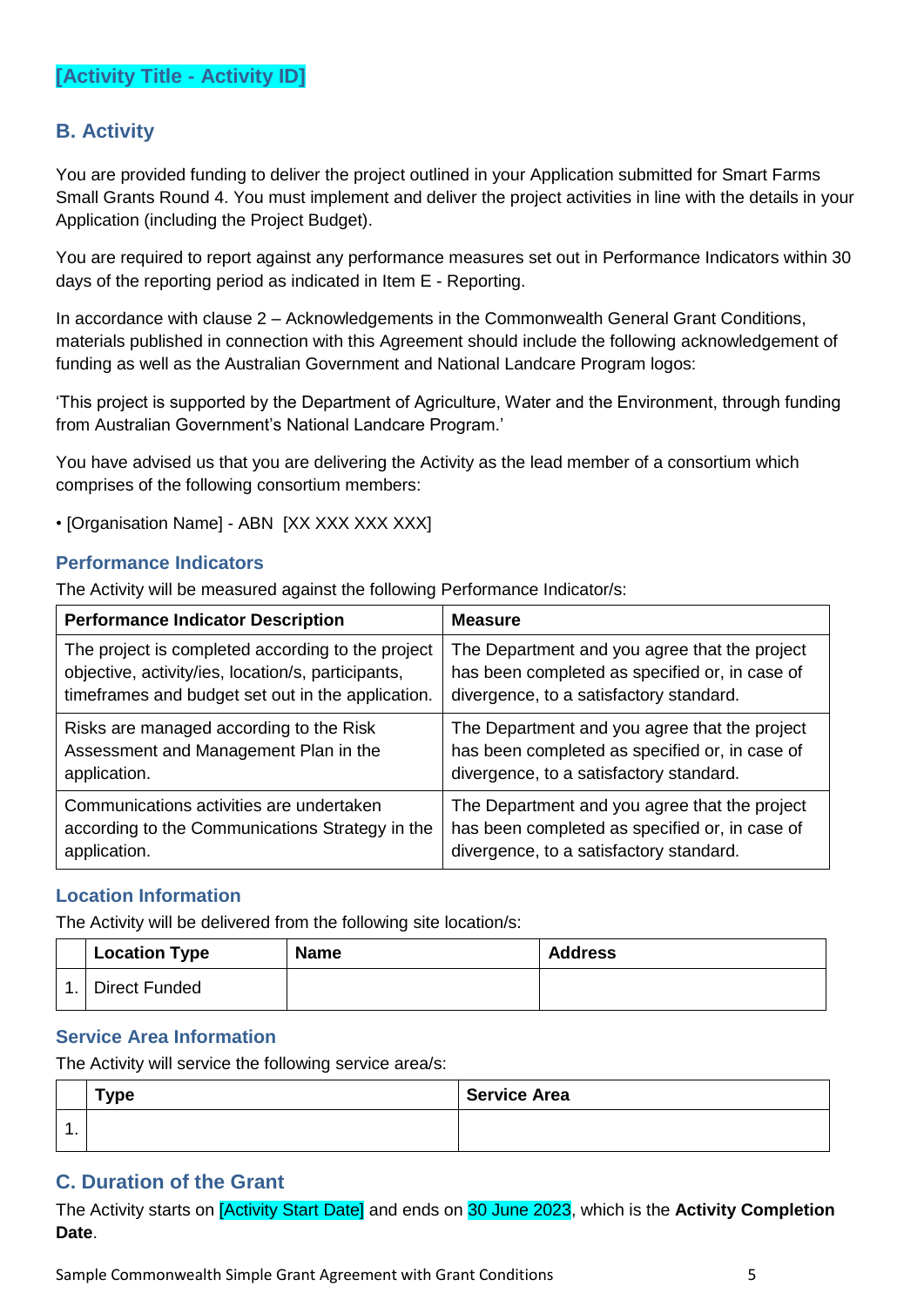The Agreement ends on **[Program schedule completion date]** or when the Commonwealth accepts all of the reports provided by the Grantee and the Grantee has repaid any Grant amount as required under this Agreement, which is the **Agreement End Date**.

# **D. Payment of the Grant**

The total amount of the Grant is \$[Overall Activity Value for all financial years] excluding GST (if applicable).

A break down by Financial Year is below:

| <b>Financial Year</b> | Amount (excl. GST if applicable) |  |  |
|-----------------------|----------------------------------|--|--|
|                       |                                  |  |  |
|                       |                                  |  |  |

The Grantee must ensure that the Grant is held in an account in the Grantee's name and which the Grantee controls, with an authorised deposit-taking institution authorised under the *Banking Act 1959* (Cth) to carry on banking business in Australia.

The Grantee's nominated bank account into which the Grant is to be paid is:

| <b>BSB Number</b>            |  |
|------------------------------|--|
| <b>Financial Institution</b> |  |
| <b>Account Number</b>        |  |
| <b>Account Name</b>          |  |

The Grant will be paid in instalments by the Commonwealth in accordance with the agreed Milestones, and compliance by the Grantee with its obligations under this Agreement.

| <b>Milestone</b>                                   | <b>Anticipated date</b> | Amount<br>(excl. GST) | GST (if<br>applicable) | <b>Total</b><br>(incl. GST if<br>applicable) |
|----------------------------------------------------|-------------------------|-----------------------|------------------------|----------------------------------------------|
| Full payment of<br>2020-21 Grant<br><b>Funding</b> |                         |                       |                        |                                              |
| <b>Total Amount</b>                                |                         |                       |                        |                                              |

# **Invoicing**

The Grantee agrees to allow the Commonwealth to issue it with a Recipient Created Tax Invoice (RCTI) for any taxable supplies it makes in relation to the Activity.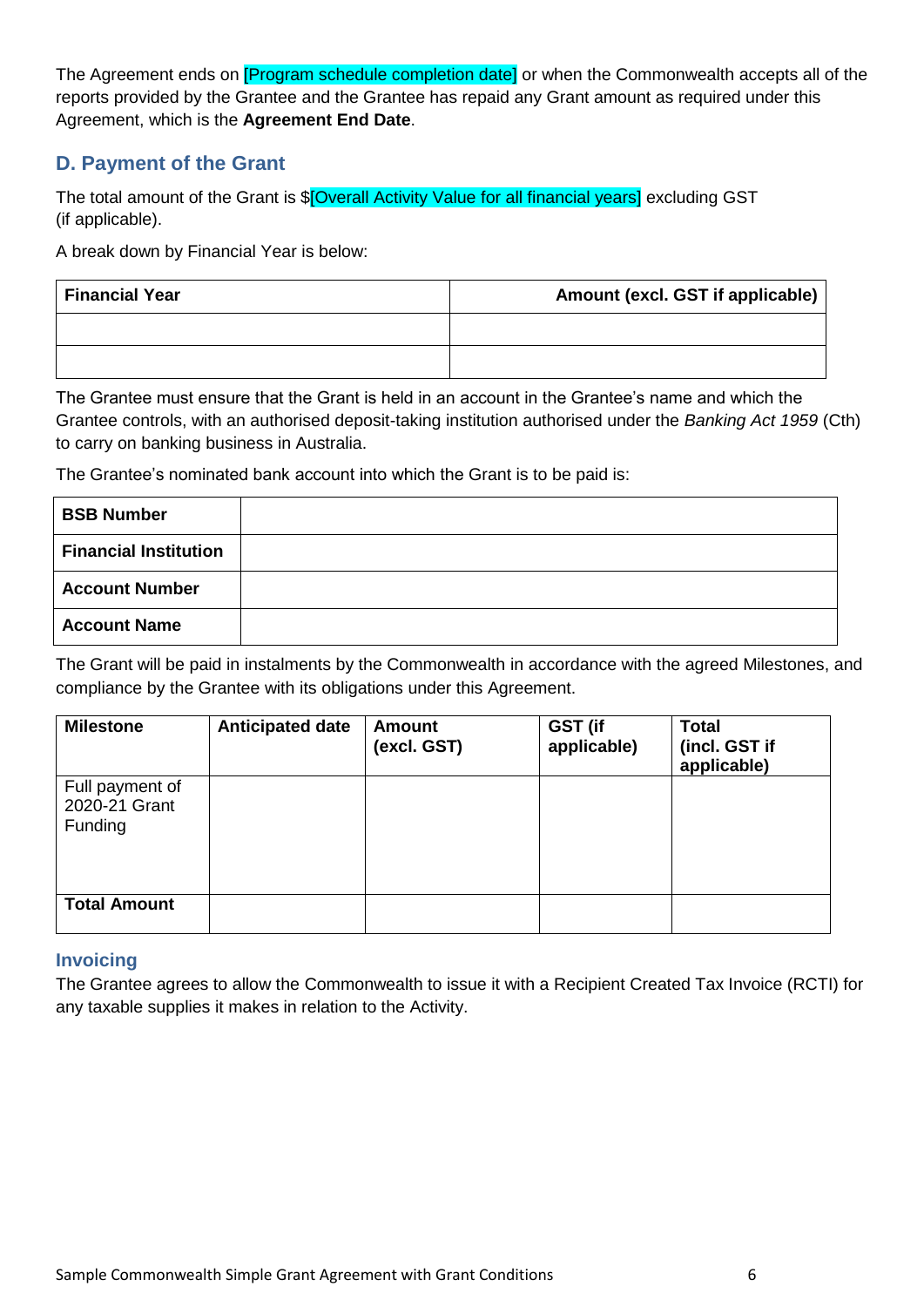# **E. Reporting**

The Grantee agrees to create the following reports in the form specified and to provide the reports to the Commonwealth representative in accordance with the following:

| <b>Milestone</b>                     | Information to be included                                                                                                    | Due Date |
|--------------------------------------|-------------------------------------------------------------------------------------------------------------------------------|----------|
| <b>Other Report</b>                  | A report with progress against the Project<br>objectives and in delivering the Project<br>activities, as set out in Item E.1. |          |
| <b>Final Report</b>                  | As set out in Item E.4.                                                                                                       |          |
| <b>Financial Acquittal</b><br>Report | To be provided with the Final Report and as<br>set out in Item E.3.                                                           |          |

# **E.1 Performance Reports**

None Specified

# **E.2 Activity Work Plan**

None Specified

# **E.3 Financial Acquittal Reports**

A Financial Report must be submitted on completion of the Project. The report is to include:

- A financial statement covering receipt, holding, expenditure and commitment of the Grant over the term of the Project, including a reconciliation against the Project budget.
- A report of the receipt of any cash or in-kind Other Contributions (including the grantees own contributions) over the term of the Project, or, if other contributions were not received as budgeted, an explanation of actions taken by the Grantee in response to this shortfall.
- A financial declaration that includes a certification from the Grantee stating that the entirety of the funds (including any interest earned) were spent for the Project and in which the Grantee is required to declare unspent funds. The declaration must be signed and certified by either the Board, the Chief Executive Officer, the Chief Financial Officer or an authorised officer with authority to do so verifying that the funding was spent on the Project in accordance with the Agreement.

A report template will be provided.

# **E.4 Other Reports**

# **Progress Report**

A report of progress towards the Project objective and in delivering the Project activities in line with Item B of this Agreement and the Application (including the Project Budget), outlining achievements and financial contributions to date, updating the Risk Assessment and Management Plan and detailing whether the Project is on schedule and expected to finish on time. A report template will be provided for projects valued between \$50,001 and \$100,000.

# **Final Report**

A report of achievement towards the Project objective and the Smart Farms Small Grants Round 4 outcomes for the entire Project period. This report is to include a plain English Project Summary on the Project, the Project activities and Project outcomes that is suitable for publication. A report template will be provided.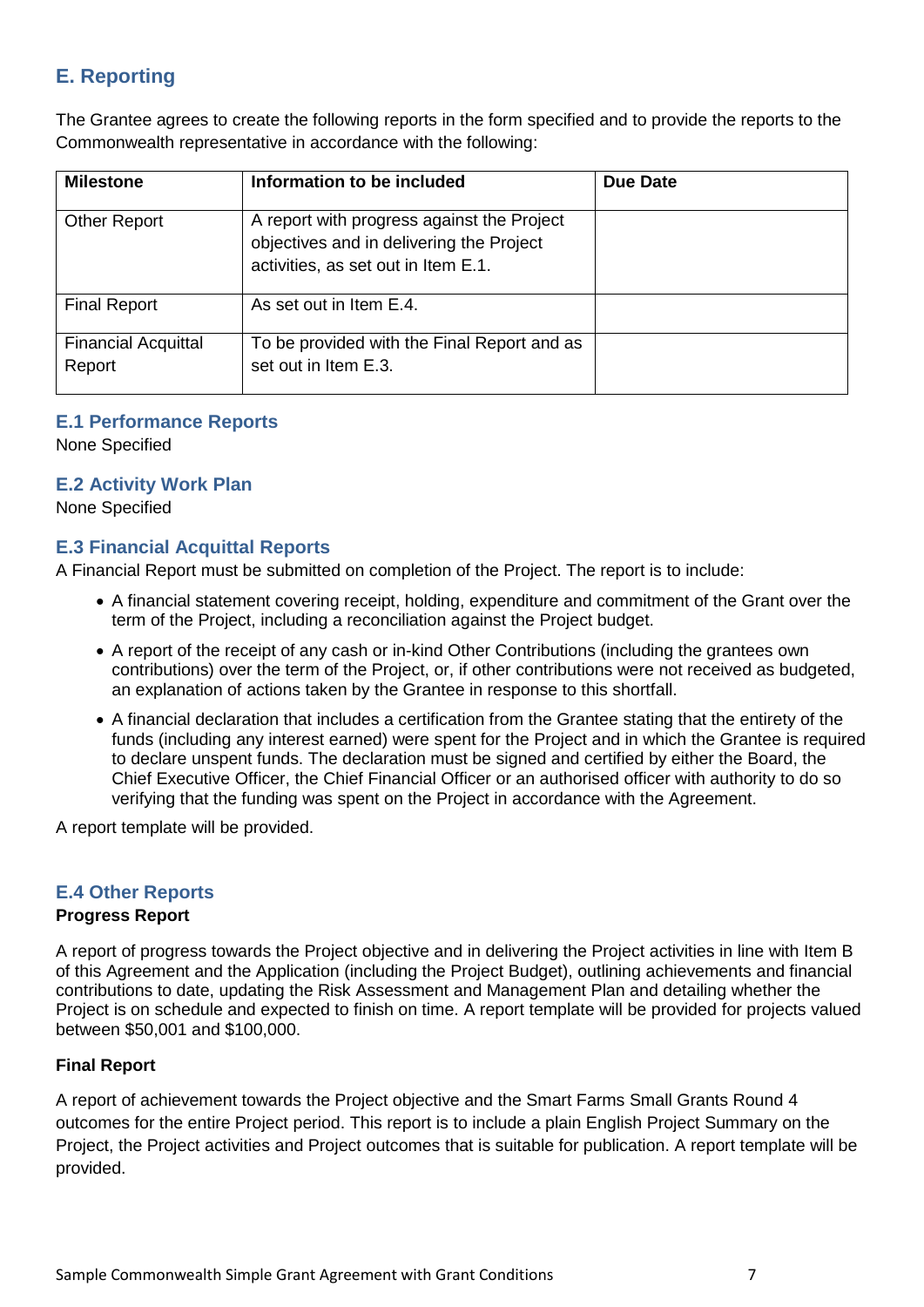# **F. Party representatives and address for notices**

# **Grantee's representative and address**

| <b>Grantee's representative</b><br>name |  |
|-----------------------------------------|--|
| <b>Position</b>                         |  |
| <b>Business hours telephone</b>         |  |
| E-mail                                  |  |

# **Commonwealth representative and email address**

| <b>Business hours telephone</b> |  |
|---------------------------------|--|
| E-mail                          |  |

The Parties' representatives will be responsible for liaison and the day-to-day management of the Grant, as well as accepting and issuing any written notices in relation to the Grant.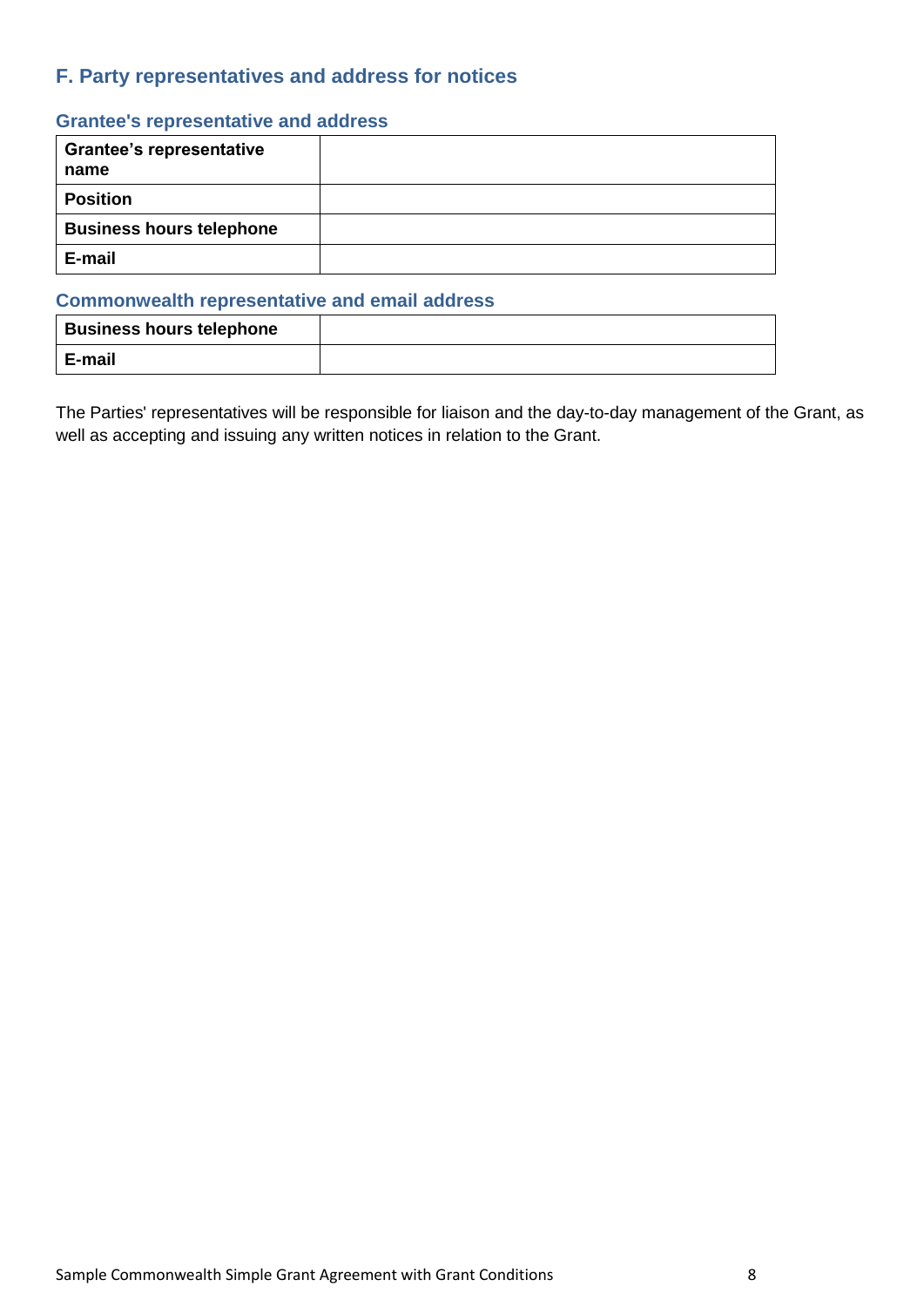|  |  |  | . . |
|--|--|--|-----|
|  |  |  |     |
|  |  |  |     |
|  |  |  |     |
|  |  |  |     |
|  |  |  |     |
|  |  |  |     |
|  |  |  |     |
|  |  |  |     |
|  |  |  |     |
|  |  |  |     |
|  |  |  |     |
|  |  |  |     |
|  |  |  |     |
|  |  |  |     |
|  |  |  |     |

# **Signatures**

\*Note: See explanatory notes on the signature block over page

# **Executed as an Agreement**

Signed for and on behalf of the Commonwealth of Australia by the relevant Delegate, represented by and acting through The Department of Agriculture, Water and the Environment, ABN 34 190 894 983 in the presence of:

(Name of Departmental Representative) (Signature of Departmental Representative)

(Position of Departmental Representative)

|  | (Name of Witness in full) |  |  |
|--|---------------------------|--|--|
|--|---------------------------|--|--|

(Signature of Witness)

…./…./……

…./…./……

Signed for and on behalf of [Program Schedule Organisation Legal Name], ABN [Program Schedule Organisation ABN – hide if NULL] in accordance with its rules, and who warrants they are authorised to sign this Agreement:

(Name and position held by Signatory) (Signature)

(Name and position held by second

Signatory/Name of Witness)

…./…./……

**Organisation ID: Agreement ID: Program Schedule ID:**

(Signature of second Signatory/Witness)

…./…./……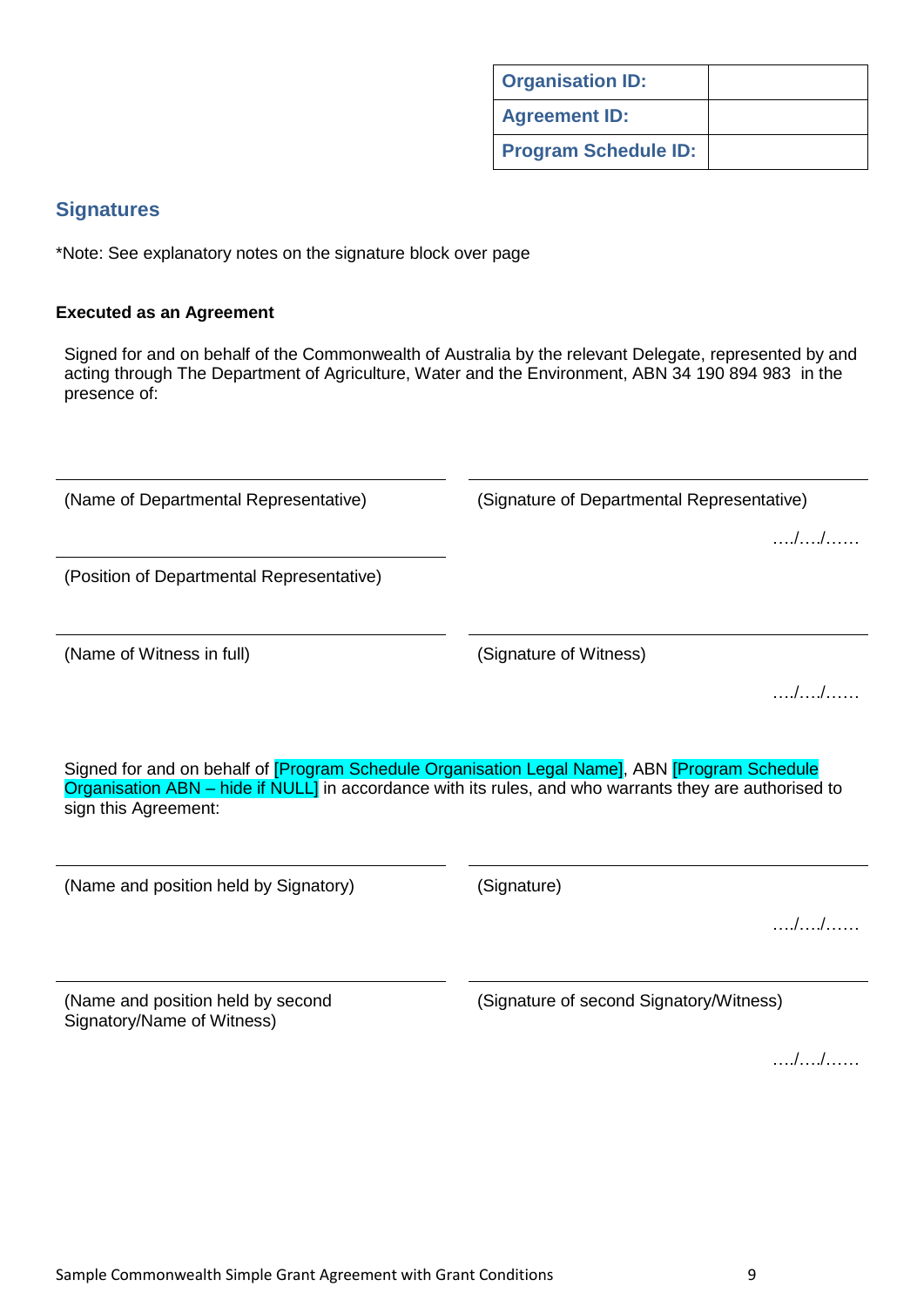# **Explanatory notes on the signature block**

- If you are an **incorporated association**, you must refer to the legislation incorporating the association as it will specify how documents must be executed. This process may differ between each State and Territory. If an authorised person is executing a document on behalf of the incorporated association, you should be prepared to provide evidence of this authorisation upon request.
- If you are a **company**, generally two signatories are required the signatories can be two Directors or a Director and the Company Secretary. Affix your **Company Seal**, if required by your Constitution.
- If you are a **company with a sole Director/Secretary**, the Director/Secretary is required to be the signatory in the presence of a witness (the witness date must be the same as the signatory date). Affix your **Company Seal**, if required by your Constitution.
- If you are a **partnership**, the signatory must be a partner with the authority to sign on behalf of all partners receiving the grant. A witness to the signature is required (the witness date must be the same as the signatory date).
- If you are an **individual**, you must sign in the presence of a witness (the witness date must be the same as the signatory date).
- If you are a **university**, the signatory can be an officer authorised by the legislation creating the university to enter into legally binding documents. A witness to the signature is required (the witness date must be the same as the signatory date).
- If you are a **trustee of a Trust**, the signatory must be a trustee (NOT the Trust) as the trustee is the legal entity entering into the Agreement. The words 'as trustee of the XXX Trust' could be included at the end of the name.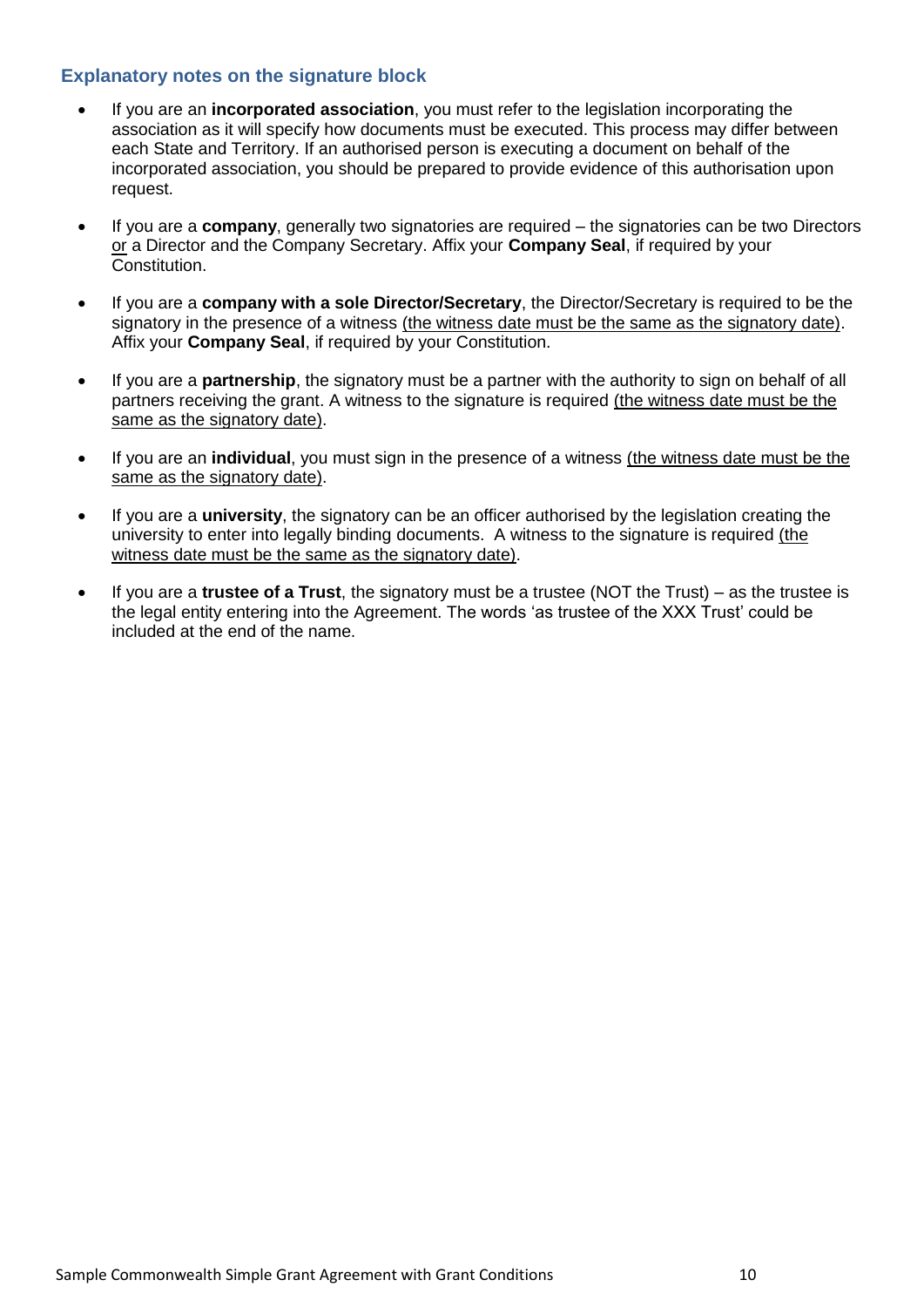# **Commonwealth General Grant Conditions Schedule 1**

# **1. Undertaking the Activity**

The Grantee agrees to undertake the Activity in accordance with this Agreement.

### **2. Acknowledgements**

The Grantee agrees to acknowledge the Commonwealth's support in Material published in connection with this Agreement and agrees to use any form of acknowledgment the Commonwealth reasonably specifies.

# **3. Notices**

3.1 Each Party agrees to notify the other Party of anything reasonably likely to adversely affect the undertaking of the Activity, management of the Grant or its performance of its other requirements under this Agreement.

3.2 A notice under this Agreement must be in writing, signed by the Party giving notice and addressed to the other Party's representative.

3.3 The Commonwealth may, by notice, advise the Grantee of changes to the Agreement that are minor or of an administrative nature provided that any such changes do not increase the Grantee's obligations under this Agreement. Such changes, while legally binding, are not variations for the purpose of clause 7.

# **4. Relationship between the Parties**

A Party is not by virtue of this Agreement the employee, agent or partner of the other Party and is not authorised to bind or represent the other Party.

# **5. Subcontracting**

5.1 The Grantee is responsible for the performance of its obligations under this Agreement, including in relation to any tasks undertaken by subcontractors.

5.2 The Grantee agrees to make available to the Commonwealth the details of any of its subcontractors engaged to perform any tasks in relation to this Agreement upon request.

# **6. Conflict of interest**

The Grantee agrees to notify the Commonwealth promptly of any actual, perceived or potential conflicts of interest which could affect its performance of this Agreement and agrees to take action to resolve the conflict.

### **7. Variation**

This Agreement may be varied in writing only, signed by both Parties.

### **8. Payment of the Grant**

8.1 The Commonwealth agrees to pay the Grant to the Grantee in accordance with the Grant Details.

8.2 The Commonwealth may by notice withhold payment of any amount of the Grant where it reasonably believes the Grantee has not complied with this Agreement or is unable to undertake the Activity.

8.3 A notice under clause 8.2 will contain the reasons for any payment being withheld and the steps the Grantee can take to address those reasons.

8.4 The Commonwealth will pay the withheld amount once the Grantee has satisfactorily addressed the reasons contained in a notice under clause 8.2.

### **9. Spending the Grant**

9.1 The Grantee agrees to spend the Grant for the purpose of undertaking the Activity only.

9.2 The Grantee agrees to provide a statement signed by the Grantee verifying the Grant was spent in accordance with the Agreement.

### **10. Repayment**

10.1 If any of the Grant has been spent other than in accordance with this Agreement or any amount of the Grant is additional to the requirements of the Activity, the Grantee agrees to repay that amount to the Commonwealth unless agreed otherwise.

10.2 The amount to be repaid under clause 10.1 may be deducted by the Commonwealth from subsequent payments of the Grant or amounts payable under another agreement between the Grantee and the Commonwealth.

### **11. Record keeping**

The Grantee agrees to maintain records of the expenditure of the Grant.

### **12. Intellectual Property**

12.1 Subject to clause 12.2, the Grantee owns the Intellectual Property Rights in Activity Material and Reporting Material.

12.2 This Agreement does not affect the ownership of Intellectual Property Rights in Existing Material.

12.3 The Grantee gives the Commonwealth a non-exclusive, irrevocable, royalty-free licence to use, reproduce, publish and adapt Reporting Material for Commonwealth Purposes.

### **13. Privacy**

When dealing with Personal Information in carrying out the Activity, the Grantee agrees not to do anything which, if done by the Commonwealth, would be a breach of an Australian Privacy Principle.

### **14. Confidentiality**

The Parties agree not to disclose each other's confidential information without prior written consent unless required or authorised by law or Parliament.

### **15. Insurance**

The Grantee agrees to maintain adequate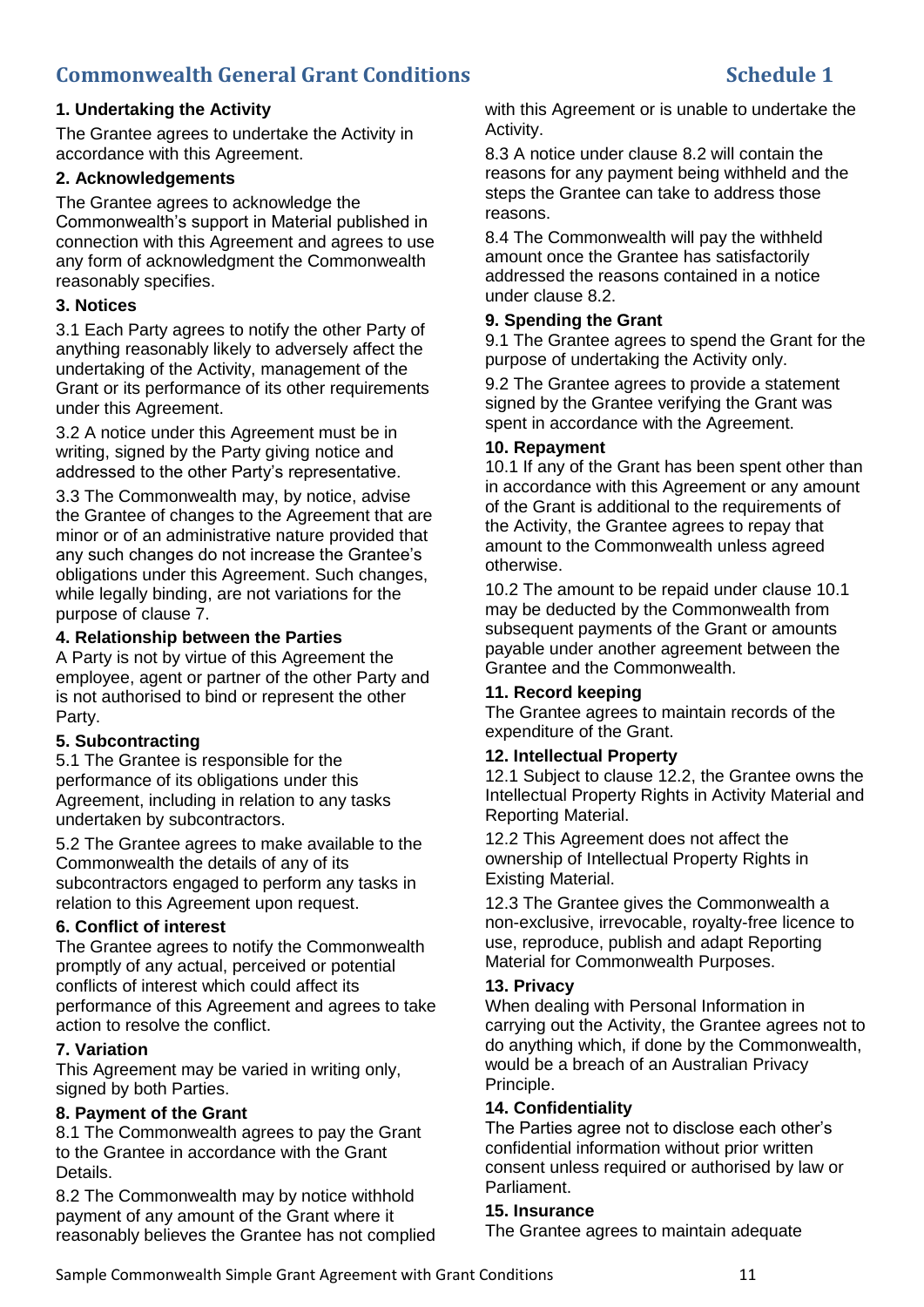insurance for the duration of this Agreement and provide the Commonwealth with proof when requested.

# **16. Indemnities**

16.1 The Grantee indemnifies the Commonwealth, its officers, employees and contractors against any claim, loss or damage arising in connection with the Activity.

16.2 The Grantee's obligation to indemnify the Commonwealth will reduce proportionally to the extent any act or omission involving fault on the part of the Commonwealth contributed to the claim, loss or damage.

# **17. Dispute resolution**

17.1 The Parties agree not to initiate legal proceedings in relation to a dispute unless they have tried and failed to resolve the dispute by negotiation.

17.2 The Parties agree to continue to perform their respective obligations under this Agreement where a dispute exists.

17.3 The procedure for dispute resolution does not apply to action relating to termination or urgent litigation.

# **18. Termination for default**

The Commonwealth may terminate this Agreement by notice where it reasonably believes the Grantee:

- (a) has breached this Agreement; or
- (b) has provided false or misleading statements in their application for the Grant; or
- (c) has become bankrupt or insolvent, entered into a scheme of arrangement with creditors, or come under any form of external administration.

# **19. Cancellation for convenience**

19.1 The Commonwealth may cancel this Agreement by notice, due to:

- (a) a change in government policy; or
- (b) a Change in the Control of the Grantee, which the Commonwealth believes will negatively affect the Grantee's ability to comply with this Agreement.

19.2 The Grantee agrees on receipt of a notice of cancellation under clause 19.1 to:

- (a) stop the performance of the Grantee's obligations as specified in the notice; and
- (b) take all available steps to minimise loss resulting from that cancellation.

19.3 In the event of cancellation under clause

- 19.1, the Commonwealth will be liable only to:
- (a) pay any part of the Grant due and owing to the Grantee under this Agreement at the date of the notice; and
- (b) reimburse any reasonable expenses the Grantee unavoidably incurs that relate directly

to the cancellation and are not covered by 19.3(a).

19.4 The Commonwealth's liability to pay any amount under this clause is subject to:

- (a) the Grantee's compliance with this Agreement; and
- (b) the total amount of the Grant.

19.5 The Grantee will not be entitled to compensation for loss of prospective profits or benefits that would have been conferred on the Grantee.

### **20. Survival**

Clauses 10, 12, 13, 14, 16, 20 and 21 survive termination, cancellation or expiry of this Agreement.

### **21. Definitions**

In this Agreement, unless the contrary appears:

- **Activity** means the activities described in the Grant Details.
- **Activity Completion Date** means the date or event specified in the Grant Details.
- **Activity Material** means any Material, other than Reporting Material, created or developed by the Grantee as a result of the Activity and includes any Existing Material that is incorporated in or supplied with the Activity Material.
- **Agreement** means the Grant Details, Supplementary Terms (if any), the Commonwealth General Grant Conditions and any other document referenced or incorporated in the Grant Details.
- **Agreement End Date** means the date or event specified in the Grant Details.
- **Asset** means any item of property purchased wholly, or in part, with the use of the Grant, excluding Activity Material Intellectual Property Rights and real property.
- **Australian Privacy Principle** has the same meaning as in the *Privacy Act 1988*.
- **Change in the Control** means any change in any person(s) who directly exercise effective control over the Grantee.
- **Commonwealth** means the Commonwealth of Australia as represented by the Commonwealth entity specified in the Agreement and includes, where relevant, its officers, employees, contractors and agents.
- **Commonwealth General Grant Conditions** means this document.
- **Commonwealth Purposes** does not include commercialisation or the provision of the Material to a third party for its commercial use.
- **Existing Material** means Material developed independently of this Agreement that is